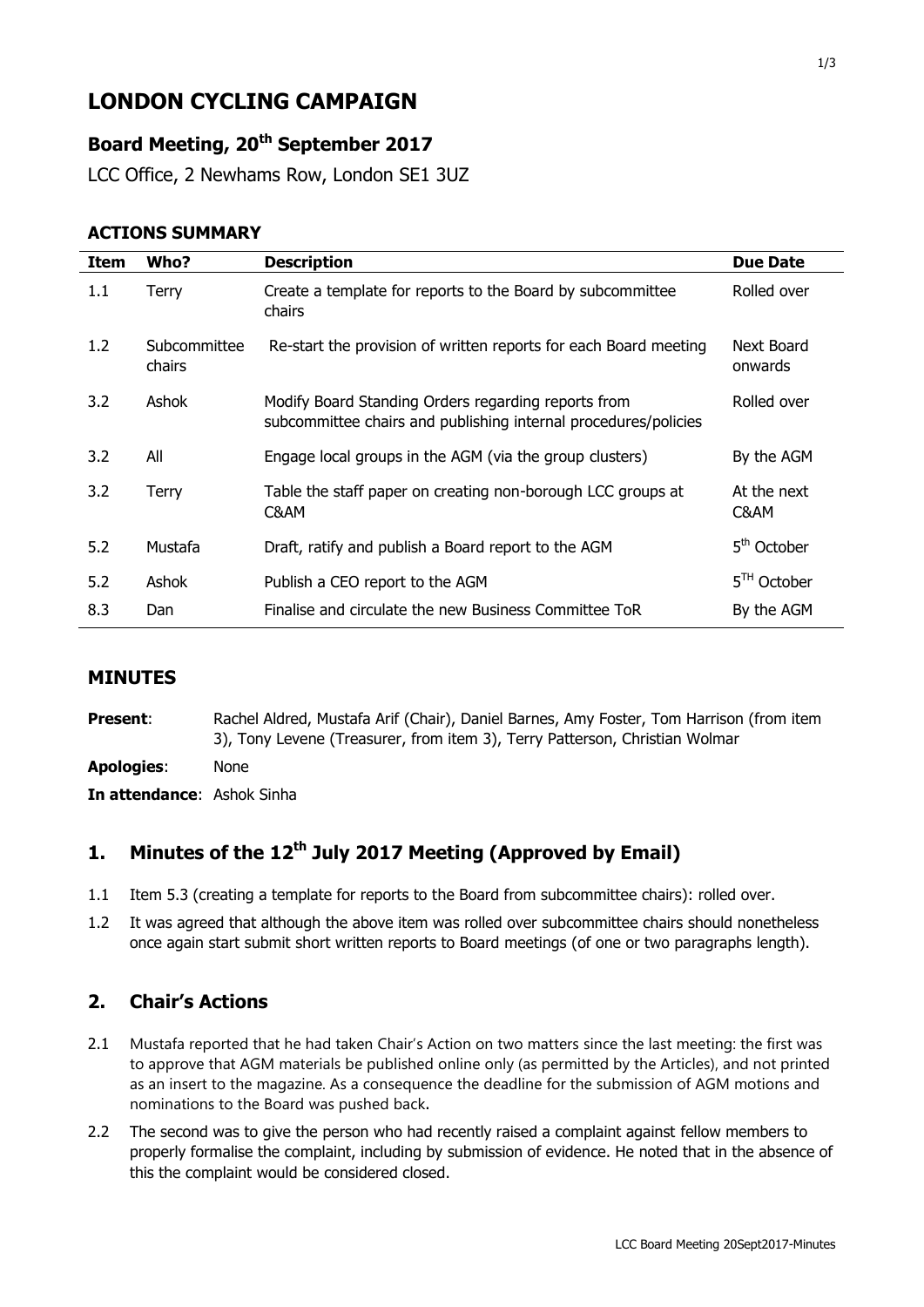- 3.1 Mustafa went through the actions on the Trello board.
- 3.2 A number of items were confirmed as being ongoing (e.g. monitoring how well the new approach to organising Board meetings is working). The following have not been done as scheduled – or are matters arising - and will need to be completed:
	- Modify the Board Standing Orders to reflect (a) the requirement that subcommittee chairs table written reports (something that had fallen into abeyance during recent times) and (b) that internal/procedural policies agreed by the Board should be published on the website - **Ashok**.
	- **All** Board members to contact their local group clusters to engage them about the AGM.
	- Ensure the paper on broadening LCC's groups beyond borough groups is tabled at C&AM **Terry**.

## **4. Office Move**

- 4.1 Ashok informed the Board that given the expected time required to conduct negotiations, refit, and perform the necessary legal duties, we will want to make a firm decision next week (beginning  $25<sup>th</sup>$ September).
- 4.2 He said that after visiting a lot of office we have narrowed our interest to three principal contenders all within budget and meet our physical requirements.
- 4.3 Several Board members expressed their view that money should not only be the deciding factor, and that other considerations should be brought to bear, e.g. the quality of the space in terms of recruiting and retaining capable staff. Ashok confirmed that, budget aside, we and our retained agency (TSP) are working to a set of criteria that includes ease of access to the centre of London for meetings and engagements and the impression given to visitors, potential partners and clients and members.
- 4.4 The Board discussed the options and Ashok confirmed that throughout the process staff have been made aware of all leading contenders and been invited to any second viewings.

## **5. Reports to the AGM**

- 5.1 The Board agreed that this year it would provide a written report to the AGM, which would be posted online in advance and presented on the evening by Mustafa. This report would concentrate on governance and the specific priority issues on which the Board had focused during the year.
- 5.2 To provide a complete picture Ashok will provide a similar written summary to complement the presentations that he and staff make at the AGM.

**Action**: Mustafa to draft and circulate a report in time for it to be finalised and posted on the website two weeks before the AGM (i.e.  $5<sup>th</sup>$  October); Ashok to work to the same timetable.

## **6. Special Resolution Regarding the Term Length of Board Co-options**

6.1 On reflection the Board agreed that there was no pressing need to try to amend the Articles this year so as to make the term length of Board co-options the same as that of elected trustees – and indeed some trustees felt that in retrospect this may not be entirely wise in any case. Hence the Board agreed not to do so as originally planned.

## **7. AGM**

7.1 Ashok ran through the AGM agenda, which was approved by the Board. Trustees agreed to liaise with local groups regarding the Q&A session with the Mayor's Walking & Cycling Commissioner.